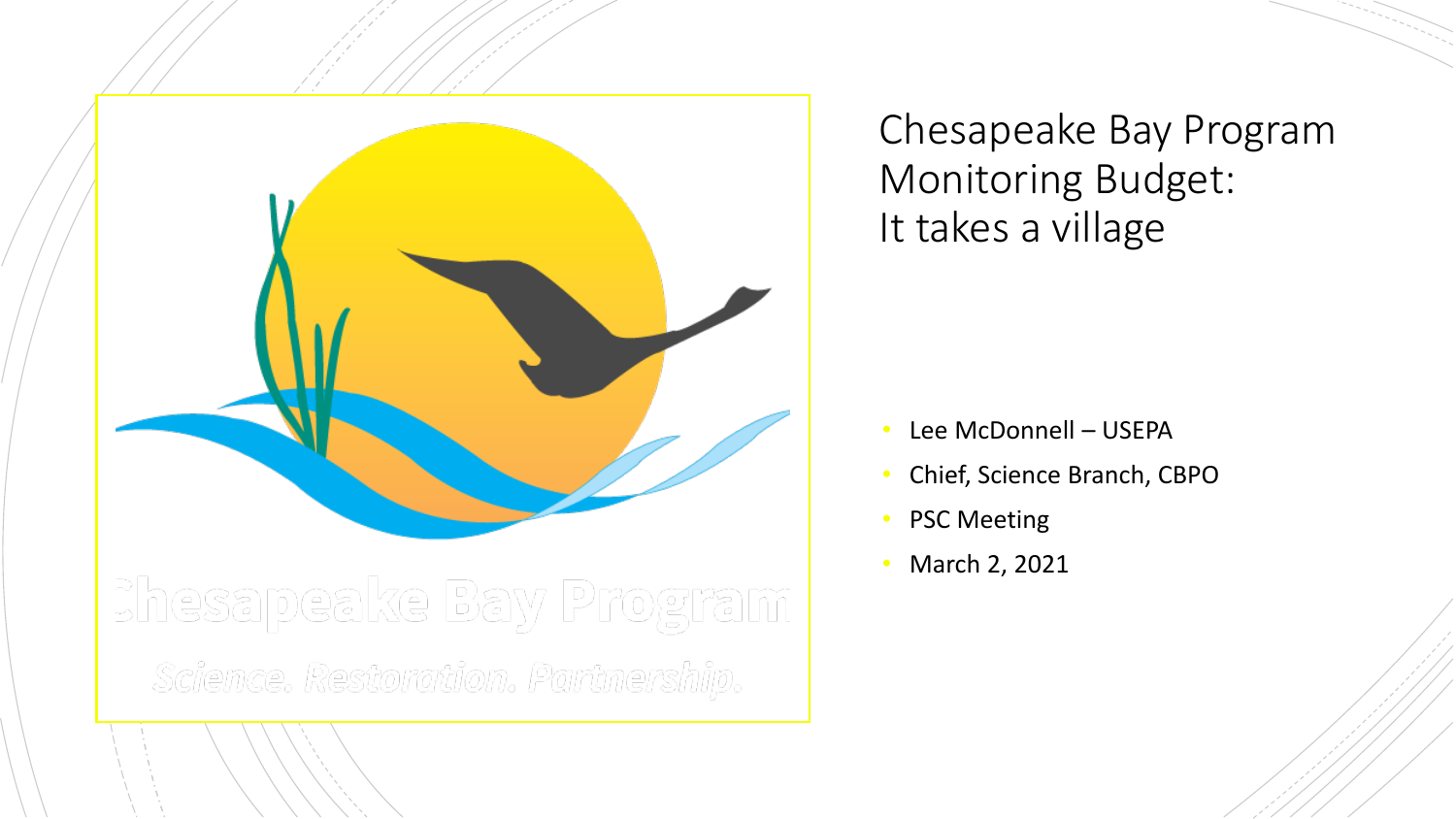# CBP Partnership Monitoring Networks: Annual Monitoring



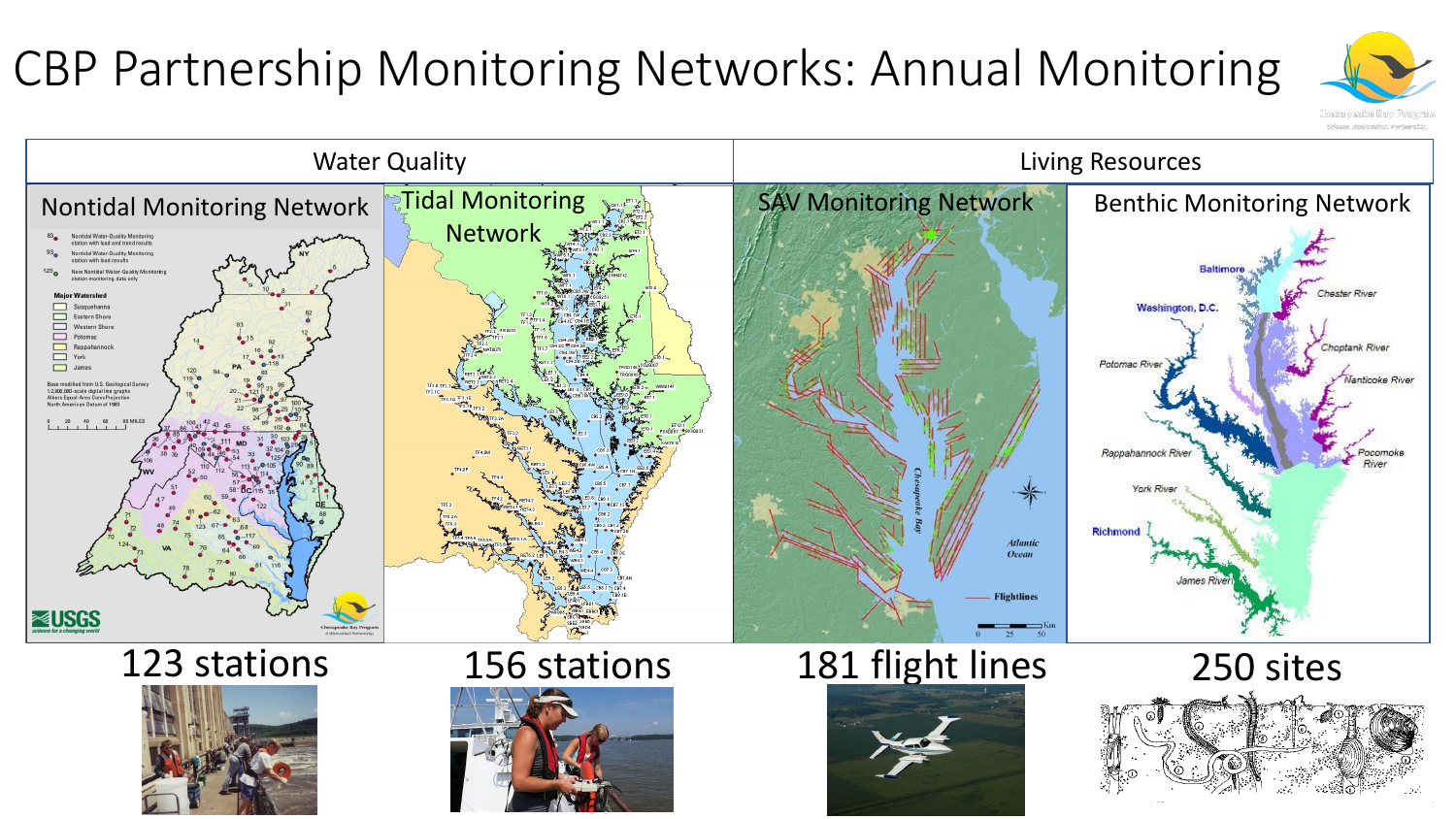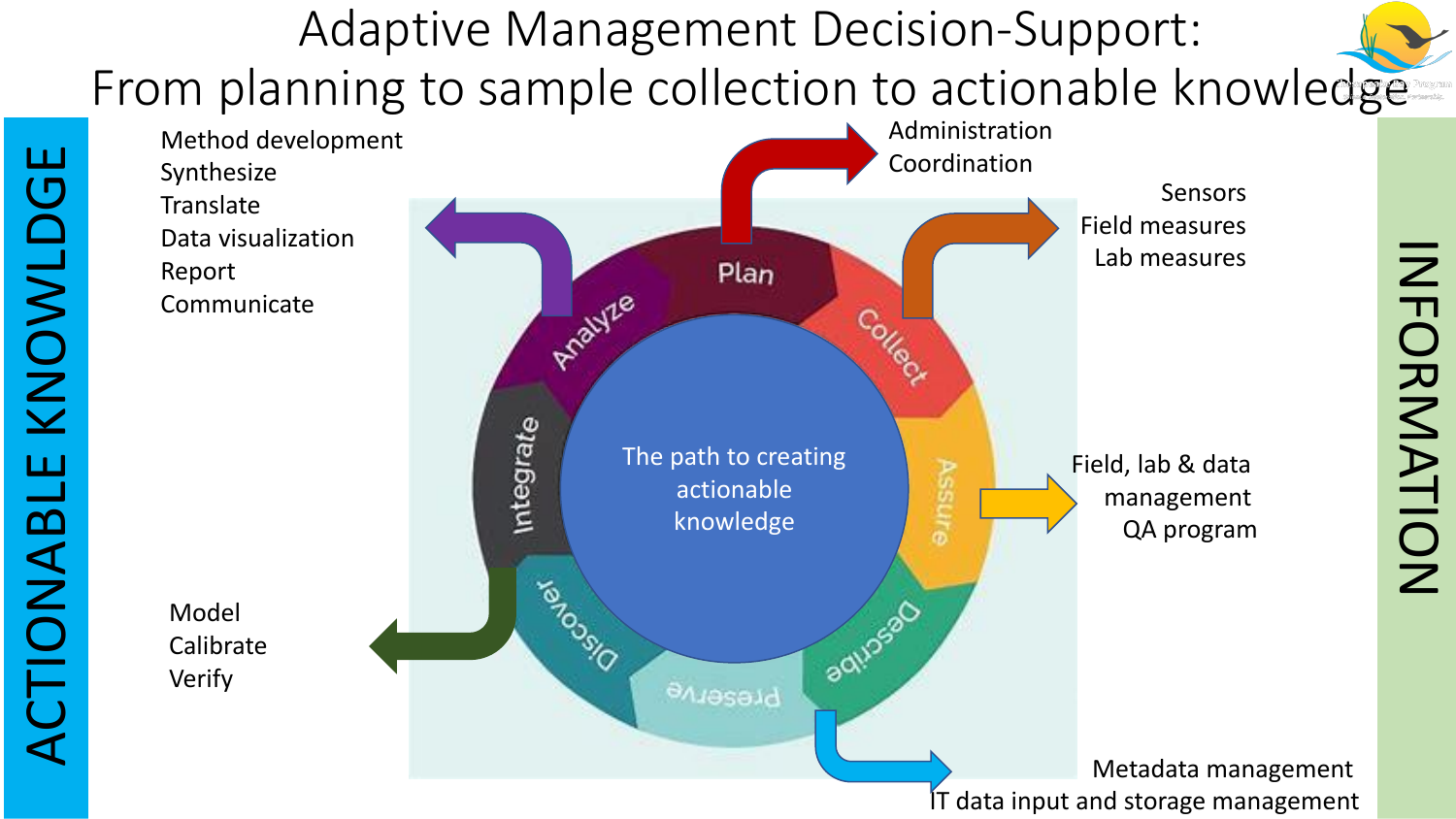# Integrated partner contributions: It takes a village.

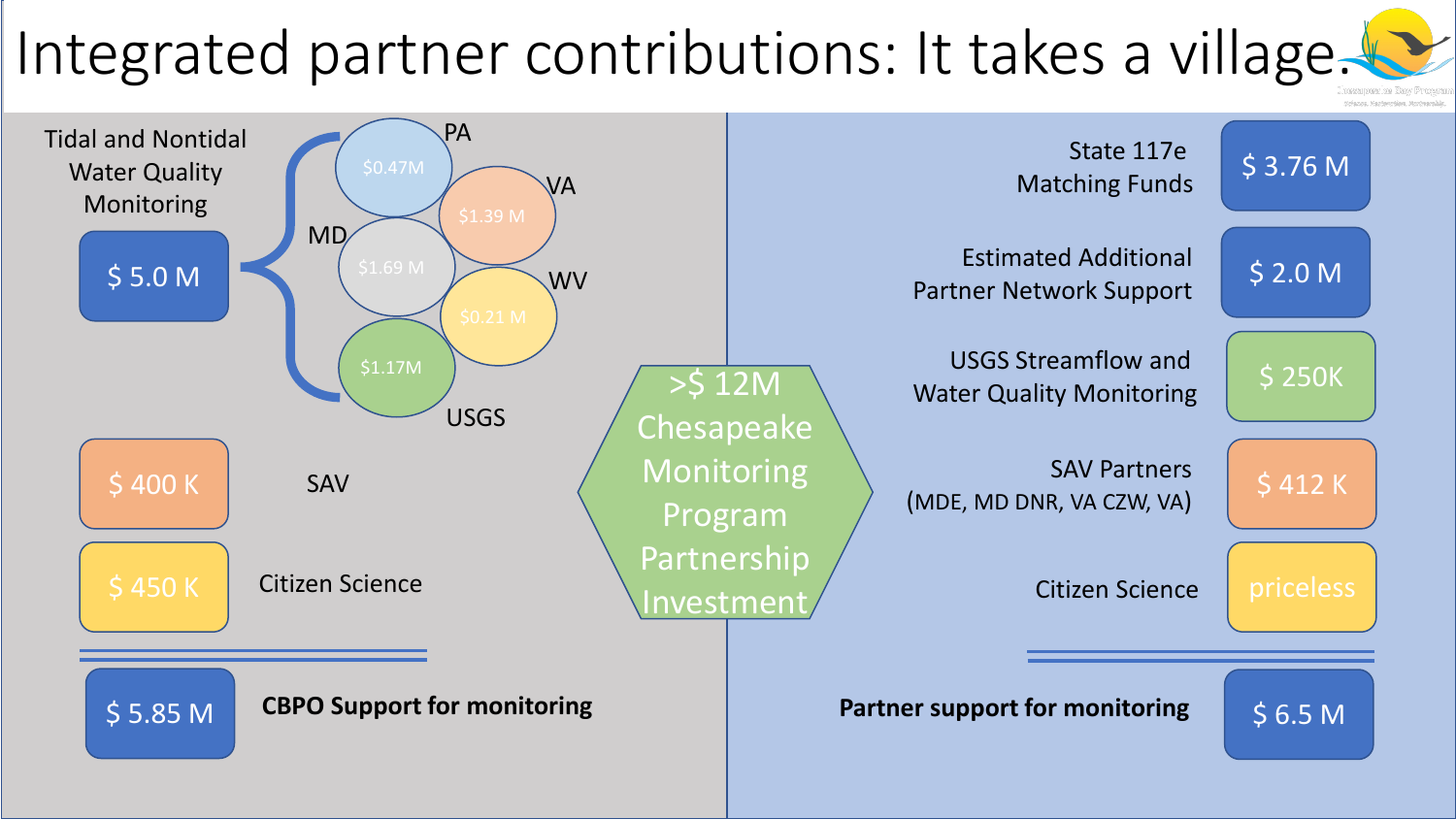# Chesapeake Bay Monitoring Program Capacity Status? **• Traditional capacity is highly stressed and**

120000 100000 80000 60000 40000 20000 6688888888888888885555555

Count of Tidal Water-quality Samples

*Traditional* Monitoring Program Capacity: Good/Fair/Poor

declining

 $\approx$  20 years: Tidal data monitoring remains "marginal"

Nontidal data collection "adequate" for the watershed load estimates, station losses ahead

Flat funding ignores inflation/COLAs translating to station and data losses.

Impending SAV program cost increases may challenge program after 2021